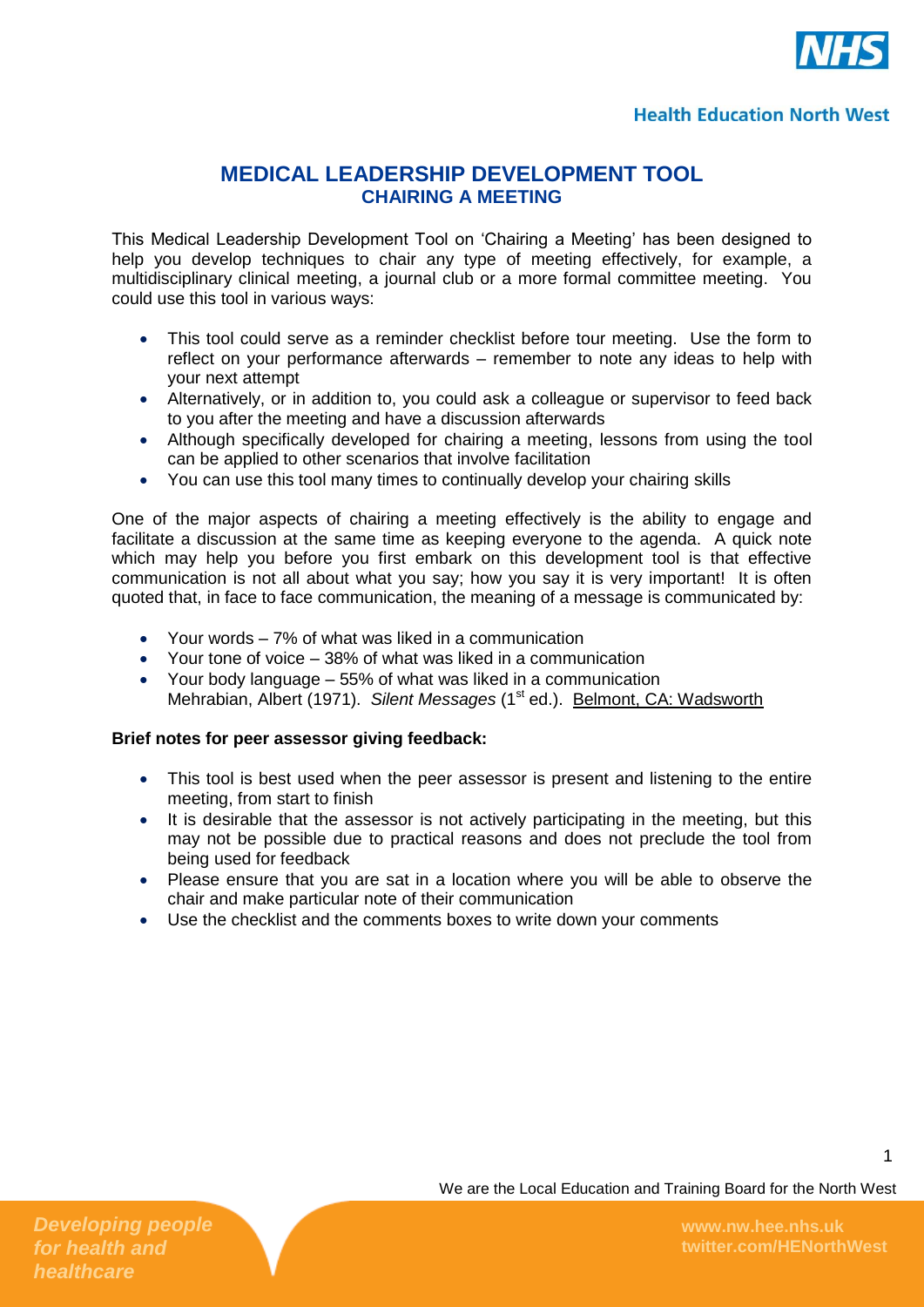

# **MEDICAL LEADERSHIP DEVELOPMENT TOOL CHAIRING A MEETING**

| <b>Name of Doctor:</b> | Date:  |
|------------------------|--------|
| <b>Meeting:</b>        | Time:  |
| <b>Duration:</b>       | Group: |

You can use the checklist below to self-assess your own skills at chairing a meeting, or you can ask a trainer, supervisor or colleague to complete the assessment for you.

## **MEETING PREPARATION**

|                                                  | Please tick the appropriate boxes or mark N/A if not applicable |          |                 |  |
|--------------------------------------------------|-----------------------------------------------------------------|----------|-----------------|--|
|                                                  | <b>Needs</b><br>further<br>development                          | Achieved | <b>Comments</b> |  |
| 1. Sets a clear agenda & timescale for the       |                                                                 |          |                 |  |
| meeting                                          |                                                                 |          |                 |  |
| 2. Circulates key documents prior to the meeting |                                                                 |          |                 |  |
|                                                  |                                                                 |          |                 |  |
|                                                  |                                                                 |          |                 |  |
| 3. Arrives on time                               |                                                                 |          |                 |  |
|                                                  |                                                                 |          |                 |  |
| 4. Provides spare documents for the meeting      |                                                                 |          |                 |  |
| 5. Checks & adjusts layout of the room           |                                                                 |          |                 |  |

### **ENVIRONMENT & INTRODUCTION**

|                                                                | <b>Needs</b><br>further<br>development | <b>Achieved</b> | <b>Comments</b> |
|----------------------------------------------------------------|----------------------------------------|-----------------|-----------------|
| 1. Welcomes, introduces self & invites<br><b>introductions</b> |                                        |                 |                 |
| 2. States purpose & objectives of meeting                      |                                        |                 |                 |
| 3. Establishes timeframe                                       |                                        |                 |                 |

We are the Local Education and Training Board for the North West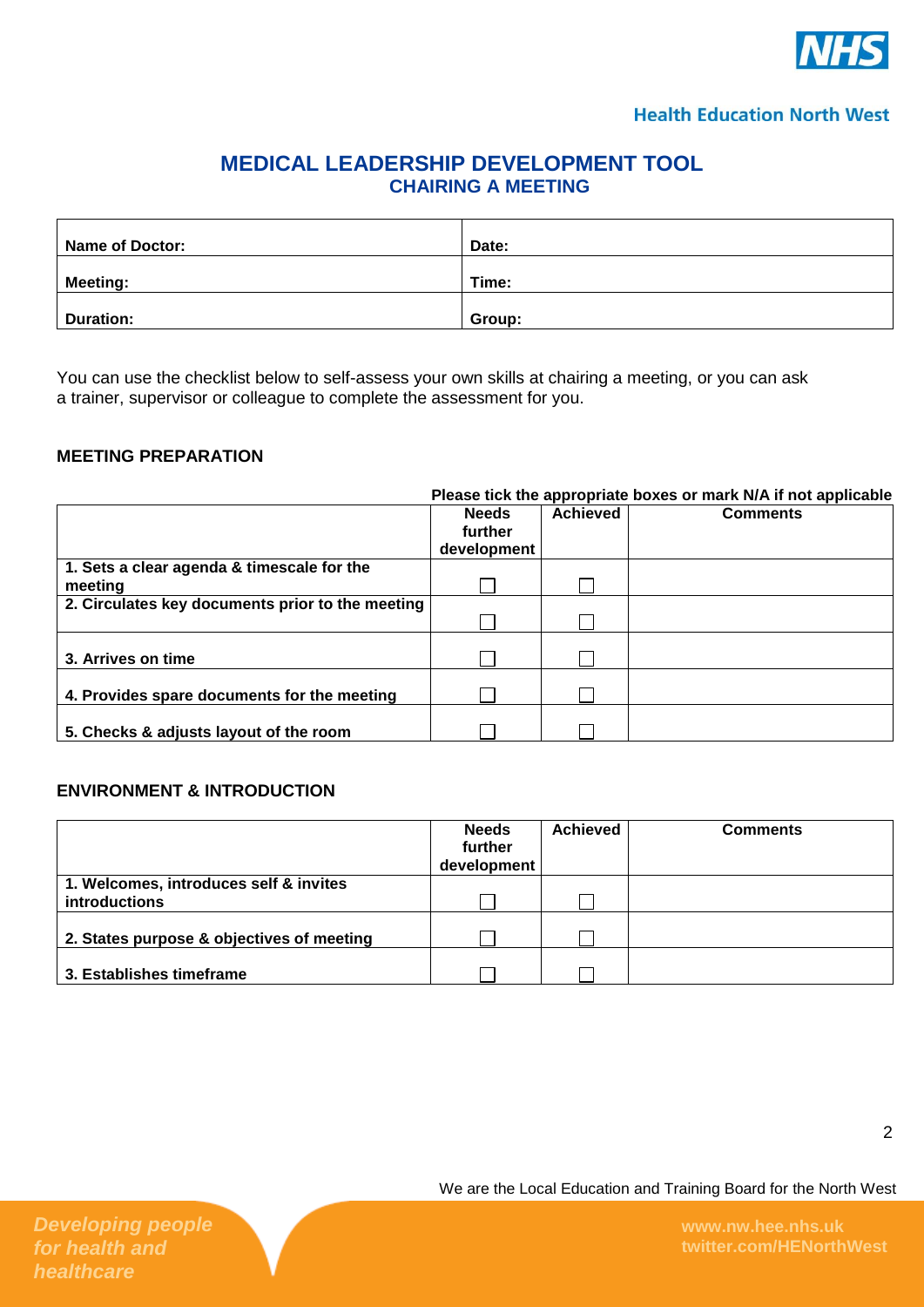

# **MEDICAL LEADERSHIP DEVELOPMENT TOOL CHAIRING A MEETING**

#### **FACILITATION**

|                                                                                | <b>Needs</b><br>further<br>development | <b>Achieved</b> | <b>Comments</b> |
|--------------------------------------------------------------------------------|----------------------------------------|-----------------|-----------------|
| 1. Confirms/establishes order of agenda items                                  |                                        |                 |                 |
| 2. Summarises key agreements/decisions/action<br>points after each agenda item |                                        |                 |                 |
| 3. Identifies & confirms valid action points                                   |                                        |                 |                 |
| 4. Attitude/behaviour encourages group<br>interaction                          |                                        |                 |                 |
| 5. Keeps group to task (i.e. purpose of the<br>meeting)                        |                                        |                 |                 |
| 6. Effectively manages group participation                                     |                                        |                 |                 |
| 7. Uses effective listening skills                                             |                                        |                 |                 |
| 8. Ensure voice projection                                                     |                                        |                 |                 |
| 9. Uses eye contact appropriately                                              |                                        |                 |                 |
| 10. Keeps to time                                                              |                                        |                 |                 |
| 11. Uses visual aids (if any) appropriately                                    |                                        |                 |                 |
| 12. Overall performance in facilitation                                        |                                        |                 |                 |

#### **CLOSURE**

|                                                                                  | <b>Needs</b><br>further<br>development | Achieved | <b>Comments</b> |
|----------------------------------------------------------------------------------|----------------------------------------|----------|-----------------|
| 1. Clear closure indicators to keep meeting to<br>time                           |                                        |          |                 |
| 2. Invites any other business                                                    |                                        |          |                 |
| 3. Terminates session with a summary of<br>objectives & links to future sessions |                                        |          |                 |

We are the Local Education and Training Board for the North West

3